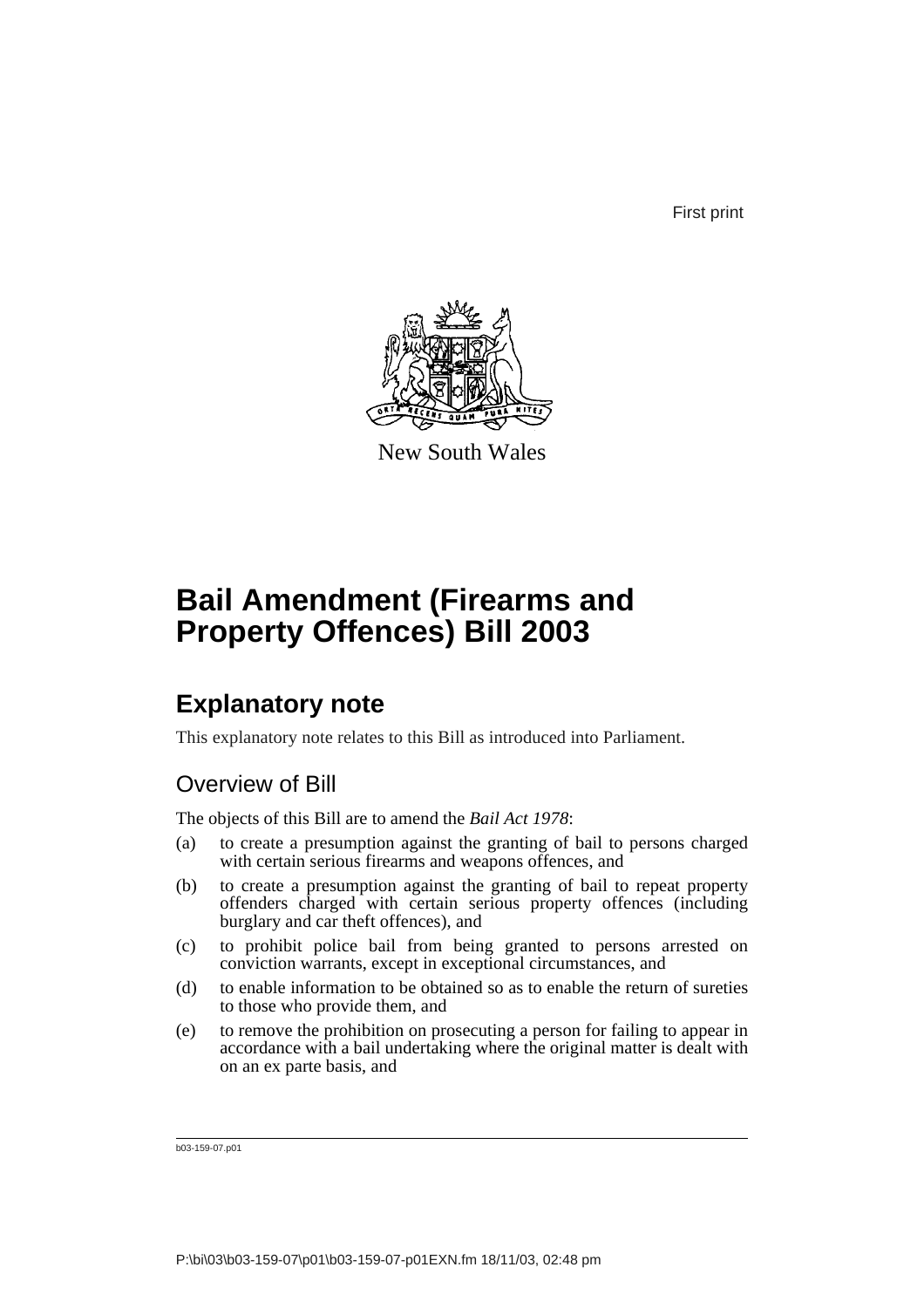Explanatory note

- (f) to provide for the automatic forfeiture of bail money where a person is convicted of the offence of failing to appear before a court in accordance with a bail undertaking, and
- (g) to provide for Local Courts to hear all objections to the confirmation of forfeiture orders, and
- (h) to provide for the consideration by courts of the disposition of bail sureties at the conclusion of proceedings, and
- (i) to make other consequential amendments and enact provisions of a savings and transitional nature.

The Bill also amends the *Criminal Procedure Act 1986* to require proceedings to be dealt with as expeditiously as possible where a person has been arrested on a conviction warrant.

## Outline of provisions

**Clause 1** sets out the name (also called the short title) of the proposed Act.

**Clause 2** provides for the commencement of the proposed Act on a day or days to be appointed by proclamation.

**Clause 3** is a formal provision that gives effect to the amendments to the *Bail Act 1978* set out in Schedule 1.

**Clause 4** is a formal provision that gives effect to the amendment to the *Criminal Procedure Act 1986* set out in Schedule 2.

## **Schedule 1 Amendment of Bail Act 1978**

#### **Presumptions relating to bail**

Currently under the *Bail Act 1978* (the *Principal Act*), there is a right to release on bail for a person accused of certain offences (see section 8) and a presumption in favour of bail for other offences, with certain exceptions (see sections  $\hat{9}$ ,  $9A$ and 9B). In only limited circumstances is there a presumption against the granting of bail (see section 8A, relating to drug-related offences, and sections 9C and 9D relating to murder and certain repeat offenders).

**Schedule 1 [2]** inserts proposed sections 8B and 8C, which provide for additional presumptions against the granting of bail.

Proposed section 8B provides that persons accused of certain serious firearms and weapons offences are not to be granted bail unless they satisfy the person granting bail that it should not be refused. The offences concerned are offences under the *Crimes Act 1900* and the *Firearms Act 1996* relating to possessing or

Explanatory note page 2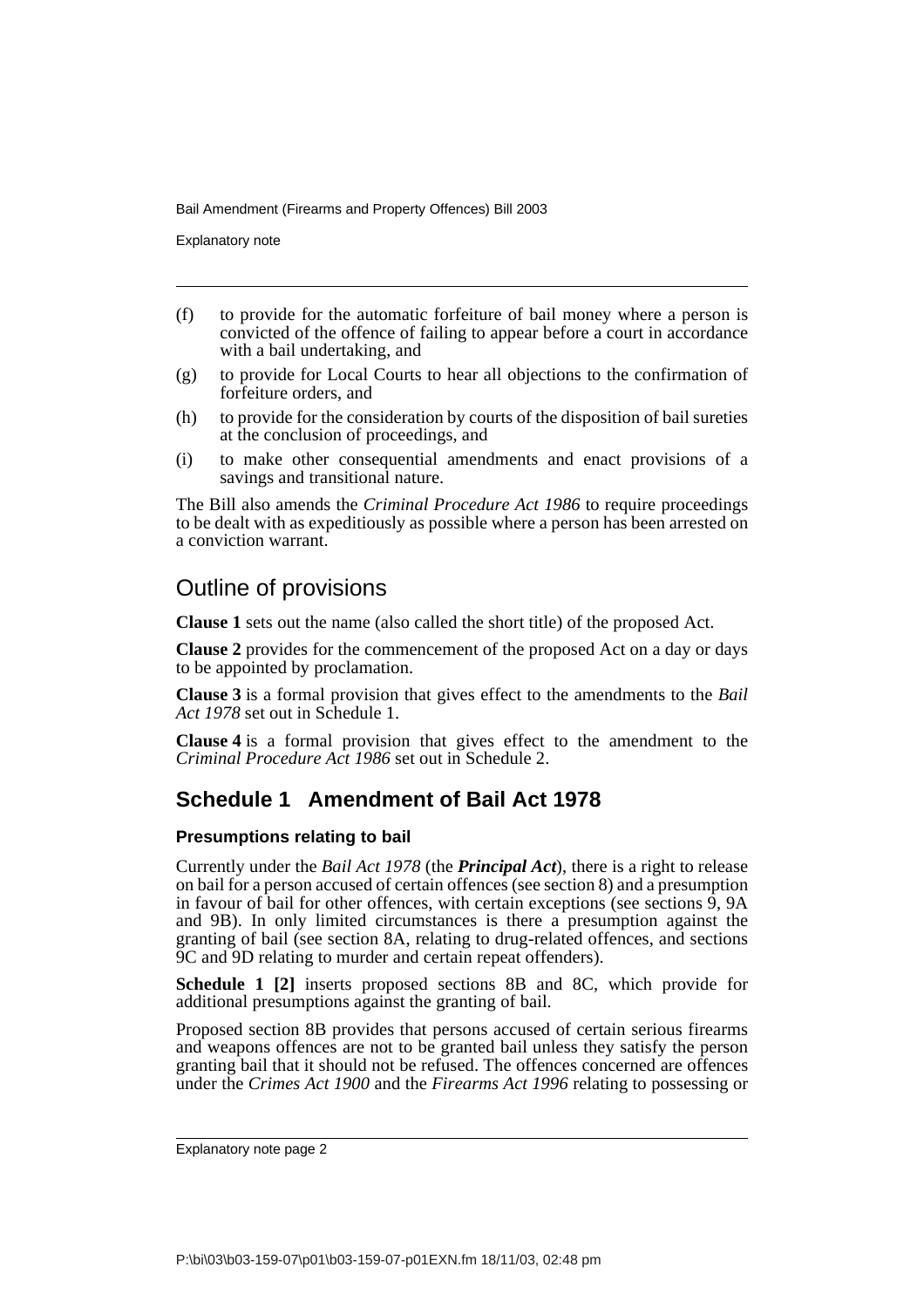Explanatory note

using firearms in public places, firing at dwelling-houses or other buildings, firing in or into buildings or land, possessing unregistered firearms in public places, stealing firearms, possessing or using firearms without any authorisation, selling, purchasing, possessing or using unregistered firearms, unauthorised manufacture, sale or purchase of firearms, possession of 3 or more unregistered firearms and selling firearms and firearms parts on an ongoing basis. The offences under the *Firearms Act 1996* (other than selling firearms or firearms parts on an ongoing basis) are limited to offences relating to prohibited firearms or pistols. Some of the offences included are to be enacted by the proposed *Firearms and Crimes Legislation Amendment (Public Safety) Act 2003*.

Proposed section 8C provides that persons accused of 2 or more specified serious property offences who have been convicted of one or more serious property offences in the previous 2 years are not to be granted bail unless they satisfy the person granting bail that it should not be refused. The offences concerned include offences under the *Crimes Act 1900* relating to robbery or stealing from a person, armed robbery of a person or mail or mail vehicle, armed robbery and wounding of a person, demanding property with menaces, breaking and entering a place of worship, breaking out of a dwelling-house after committing an offence, entering a dwelling-house with intent to commit a serious indictable offence, breaking and entering a dwelling-house and committing, or intending to commit, a serious indictable offence or murder, stealing property in a dwelling-house with menaces, stealing a motor vehicle and car-jacking. The offences of which the person is accused must not arise out of the same circumstances.

**Schedule 1 [1] and [3]–[6]** make amendments consequential on the enactment of proposed sections 8B and 8C.

**Schedule 1 [8]** extends to the new provisions creating a presumption against the granting of bail a provision that makes it clear that section 32 of the Principal Act (which limits matters to be considered in bail applications) does not prevent an authorised officer or court from considering matters the officer or court accepts as being relevant to the question of whether bail should not be refused.

**Schedule 1 [9]** requires an authorised officer or court to record, or cause to be recorded, the reasons for granting bail to a person accused of an offence to which the new provisions, and existing provisions, creating a presumption against the granting of bail apply.

#### **Persons arrested on conviction warrants**

**Schedule 1 [7]** removes the right of police officers to grant police bail to persons arrested on a warrant to bring them before the court for sentencing, except in exceptional circumstances.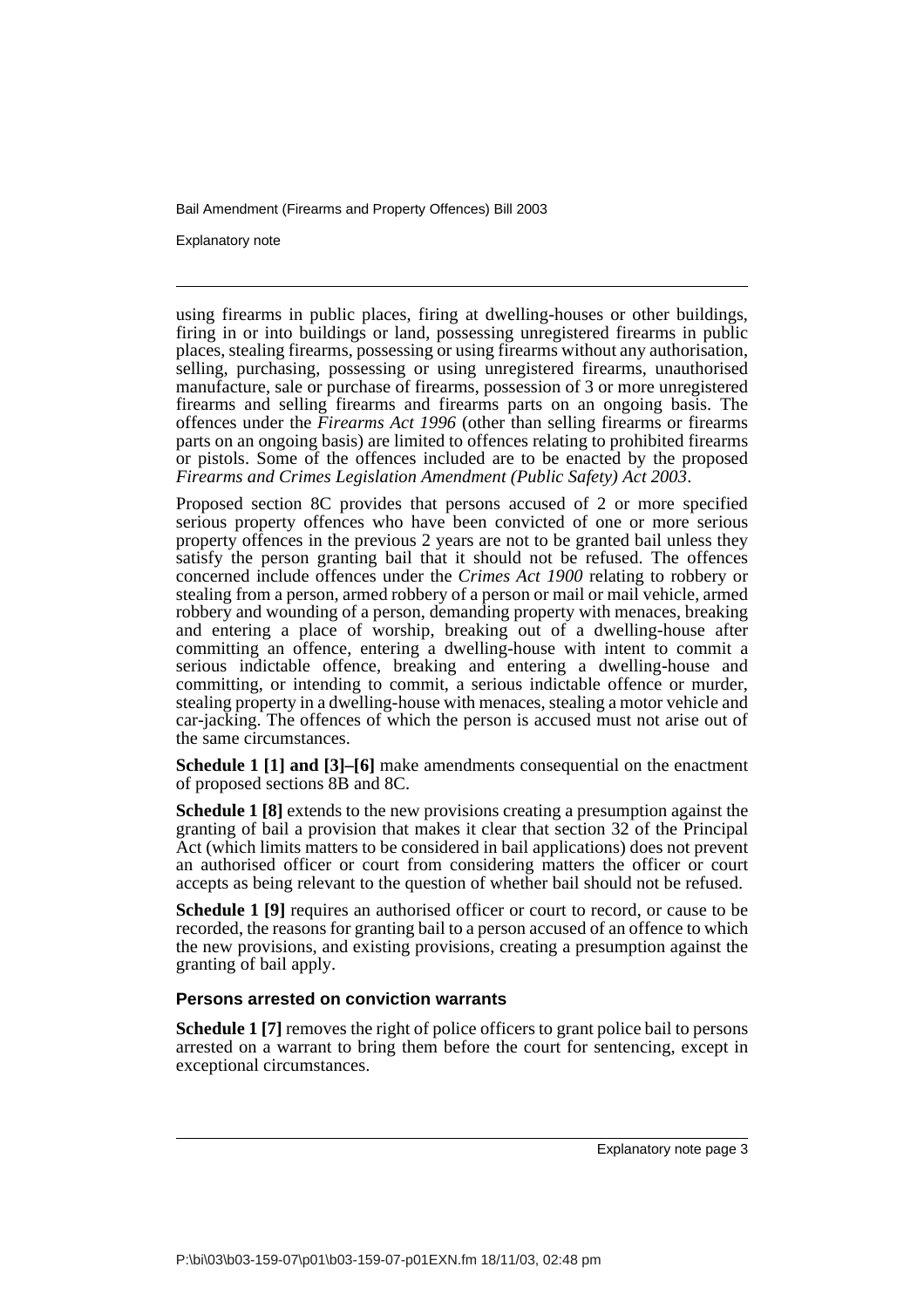Explanatory note

#### **Information by surety providers**

**Schedule 1 [10]** enables an officer or court with whom money or security is deposited pursuant to a bail condition to require the person who provides it to provide information, or to agree to a means, to enable the return of the money or security to the person if it is required to be returned.

#### **Failure to appear in accordance with bail undertaking**

Currently, a person may not be proceeded against for the offence of failing to appear in accordance with the person's bail undertaking if the matter concerns an offence that may be dealt with summarily and the court proceeds to determine the matter in the person's absence. **Schedule 1 [11]** omits the prohibition against proceeding against the person.

#### **Forfeiture of bail money**

**Schedule 1 [13]** inserts proposed section 53AA which provides for bail money to be forfeited on conviction of a person for failing to appear before a court in accordance with a bail undertaking given by the person. A forfeiture order is taken to be made in such circumstances. The result of this is that a right to object to the forfeiture within 28 days will be conferred and that, if the order is confirmed after the end of that period, it may not be enforced for a period of 12 months. **Schedule 1 [12]** makes a consequential amendment.

**Schedule 1 [14]** confers jurisdiction on Local Courts to hear all objections to forfeiture orders made by any court. Currently, an objection must be made to the court that made the forfeiture order. The amendment does not affect the right to object orally to the court that made the forfeiture order if the person affected by the order appears before that court. **Schedule 1 [15], [16], [19], [20] and [22]–** [25] make consequential amendments.

**Schedule 1 [18]** inserts proposed section 53DA which enables an objection to a forfeiture order taken to have been made under proposed section 53AA to be made. The court may vary the order if it is satisfied that in the circumstances of the case it would be unjust for the order to be confirmed in full. It may be so satisfied if it is satisfied that the guarantor took all reasonable steps to ensure that the accused person complied with the relevant bail undertaking. **Schedule 1 [17] and [21]** make consequential amendments.

#### **Return of sureties**

**Schedule 1 [26]** inserts proposed section 63 which provides for a court to consider whether to make an order for the return of bail money or a bail security deposited in connection with proceedings after a finding of guilt or otherwise.

Explanatory note page 4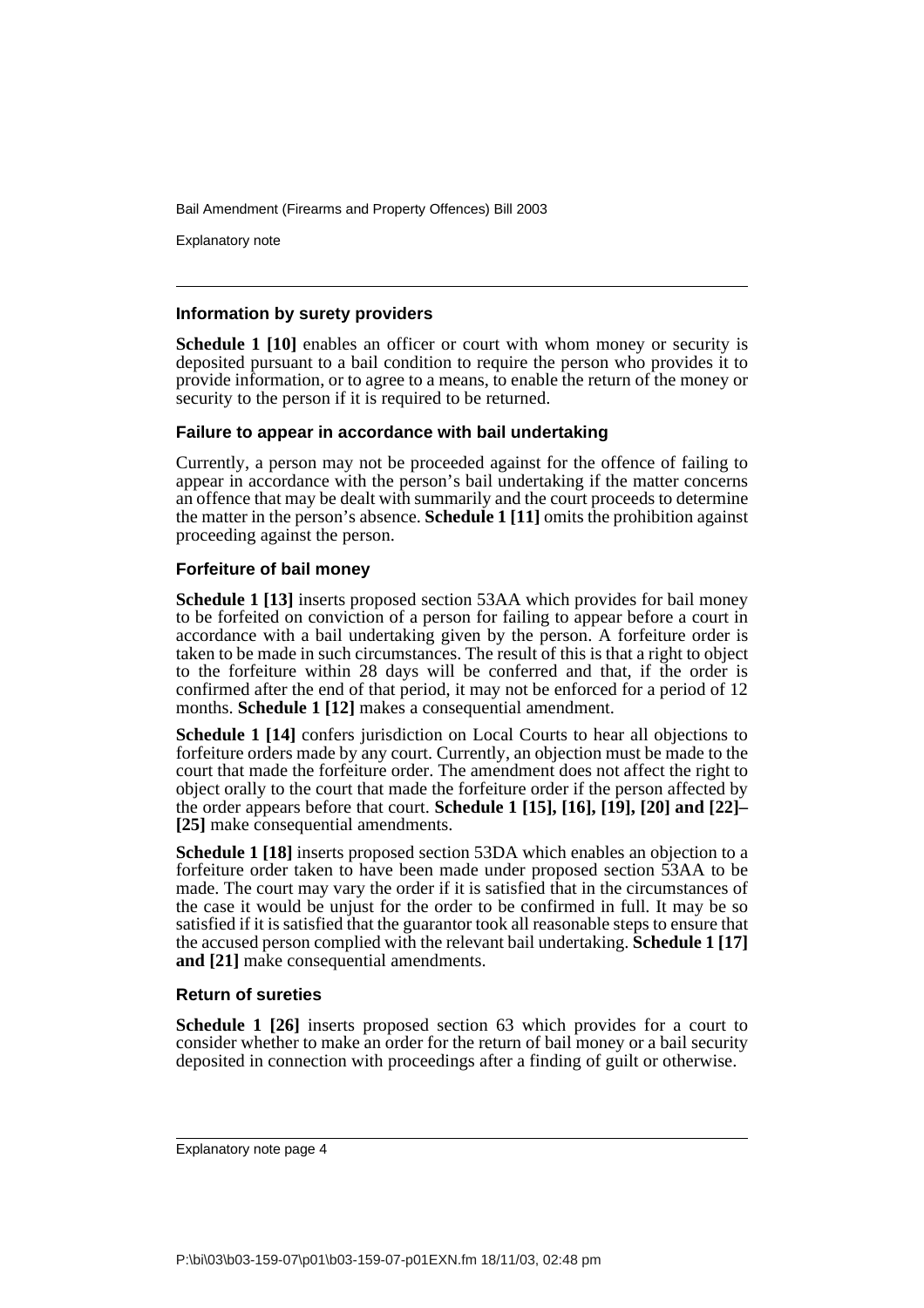Explanatory note

#### **Savings and transitional provisions**

**Schedule 1 [27]** inserts savings and transitional provisions consequential on the the amendments made by the proposed Act.

#### **Schedule 2 Amendment of Criminal Procedure Act 1986**

The Schedule inserts proposed section 317A which requires a court that issues a warrant for the arrest of a person to be brought before the court for sentencing to deal with the proceedings as expeditiously as possible after the person is arrested and brought before the court.

Explanatory note page 5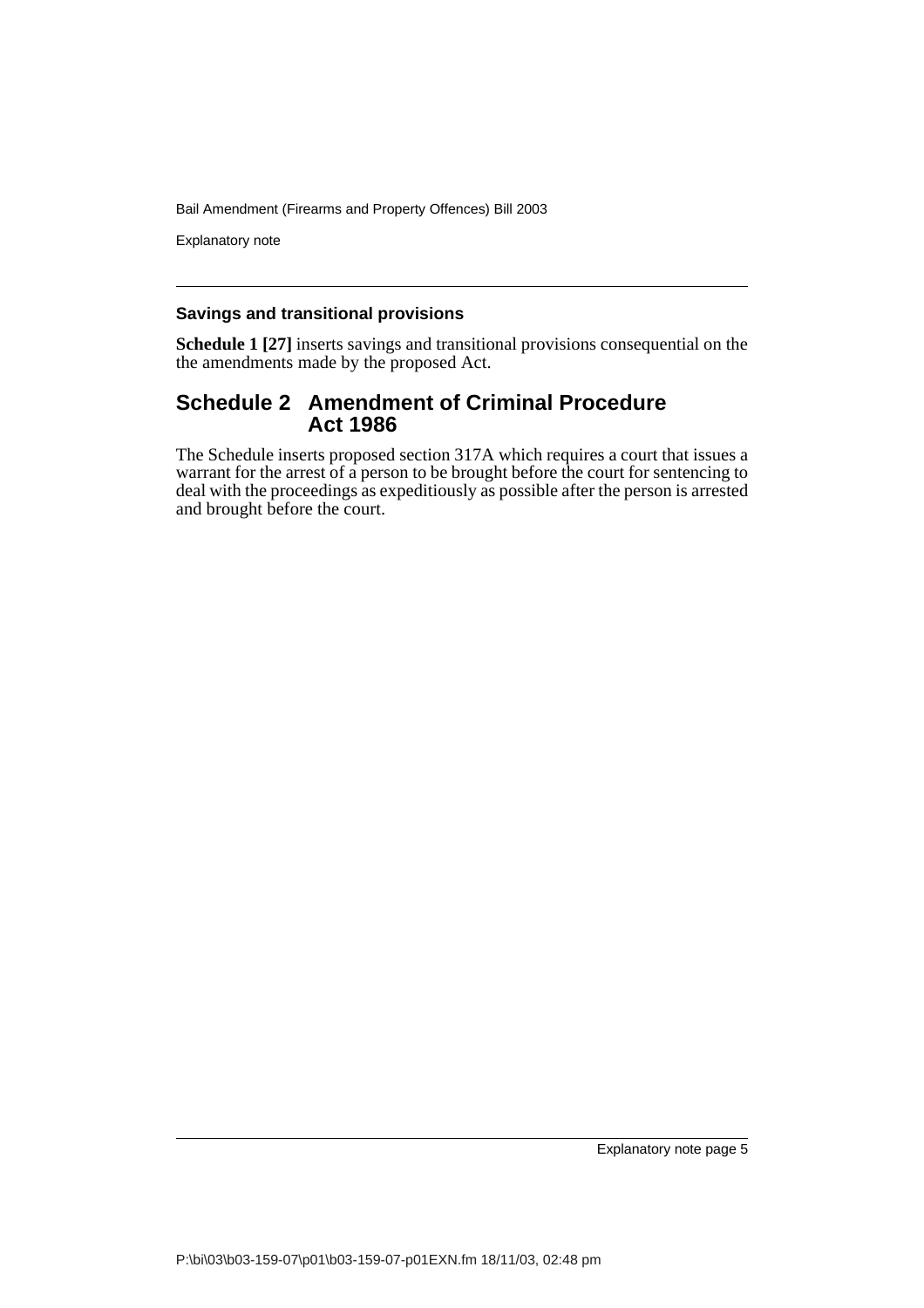Explanatory note

Explanatory note page 6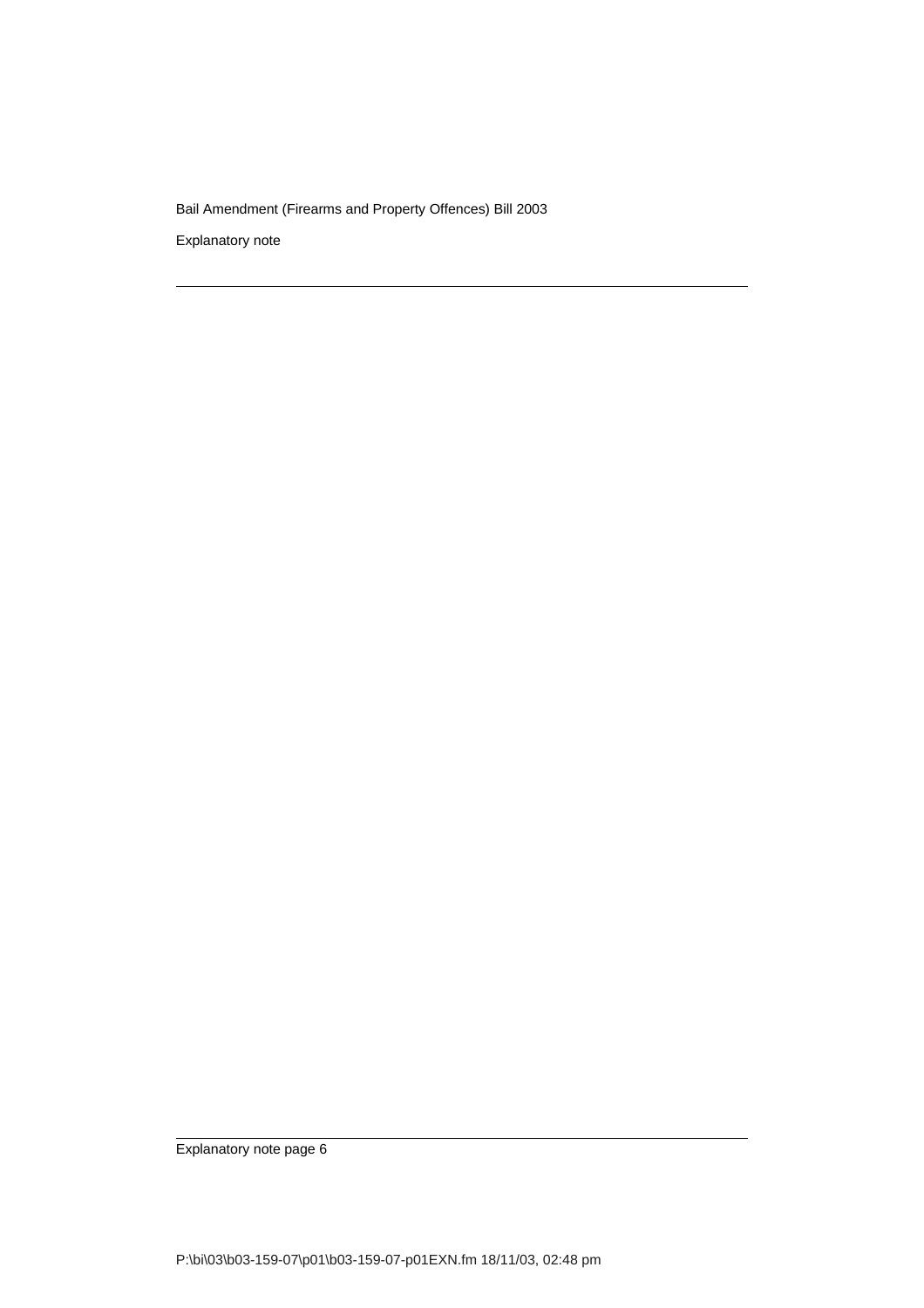First print



New South Wales

# **Bail Amendment (Firearms and Property Offences) Bill 2003**

## **Contents**

|                                                     | Page |
|-----------------------------------------------------|------|
| Name of Act                                         |      |
| Commencement                                        |      |
| Amendment of Bail Act 1978 No 161                   |      |
| Amendment of Criminal Procedure Act 1986 No 209     | 2    |
| Schedule 1 Amendment of Bail Act 1978               |      |
| Schedule 2 Amendment of Criminal Procedure Act 1986 | 10.  |

b03-159-07.p01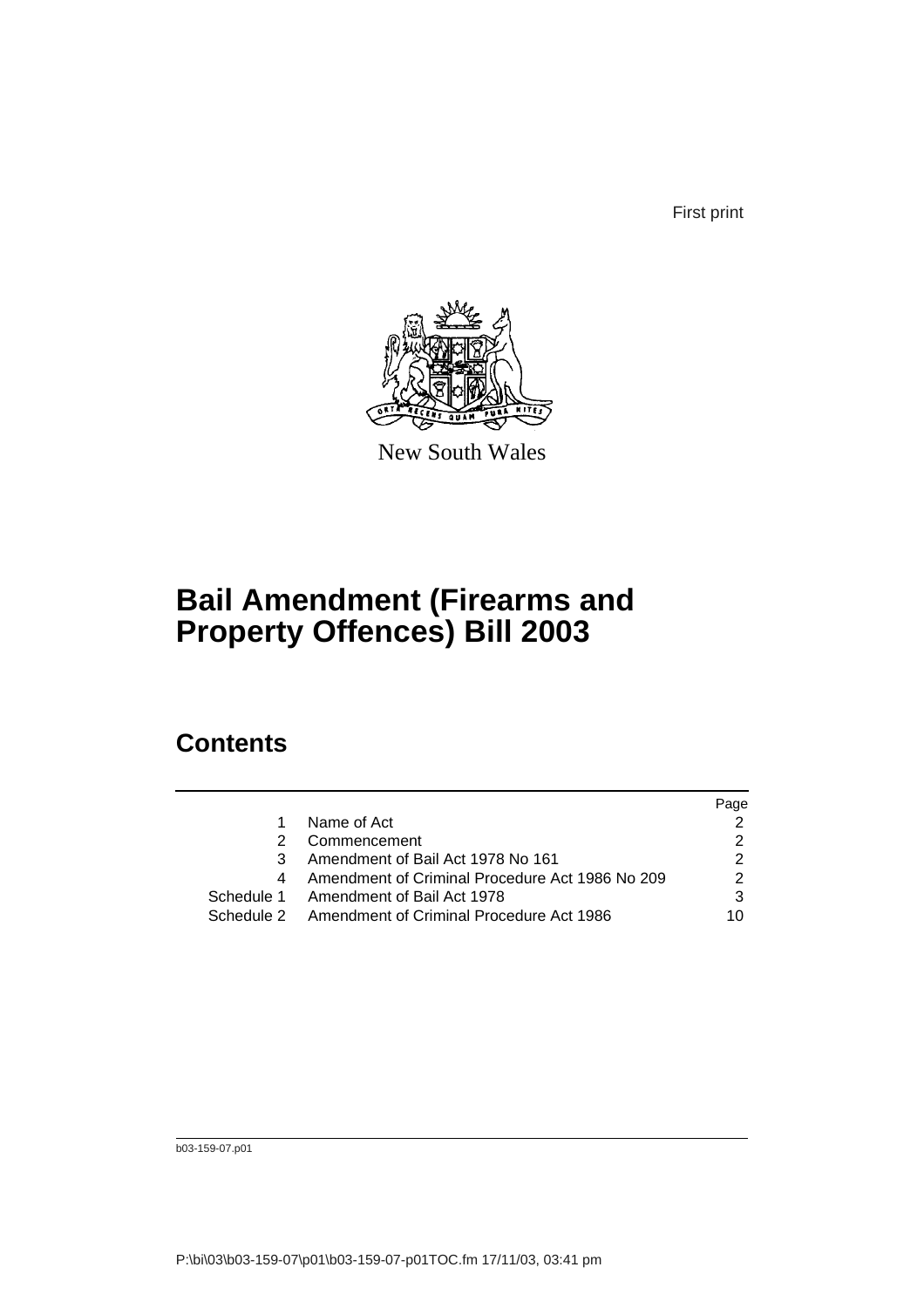**Contents** 

Page

Contents page 2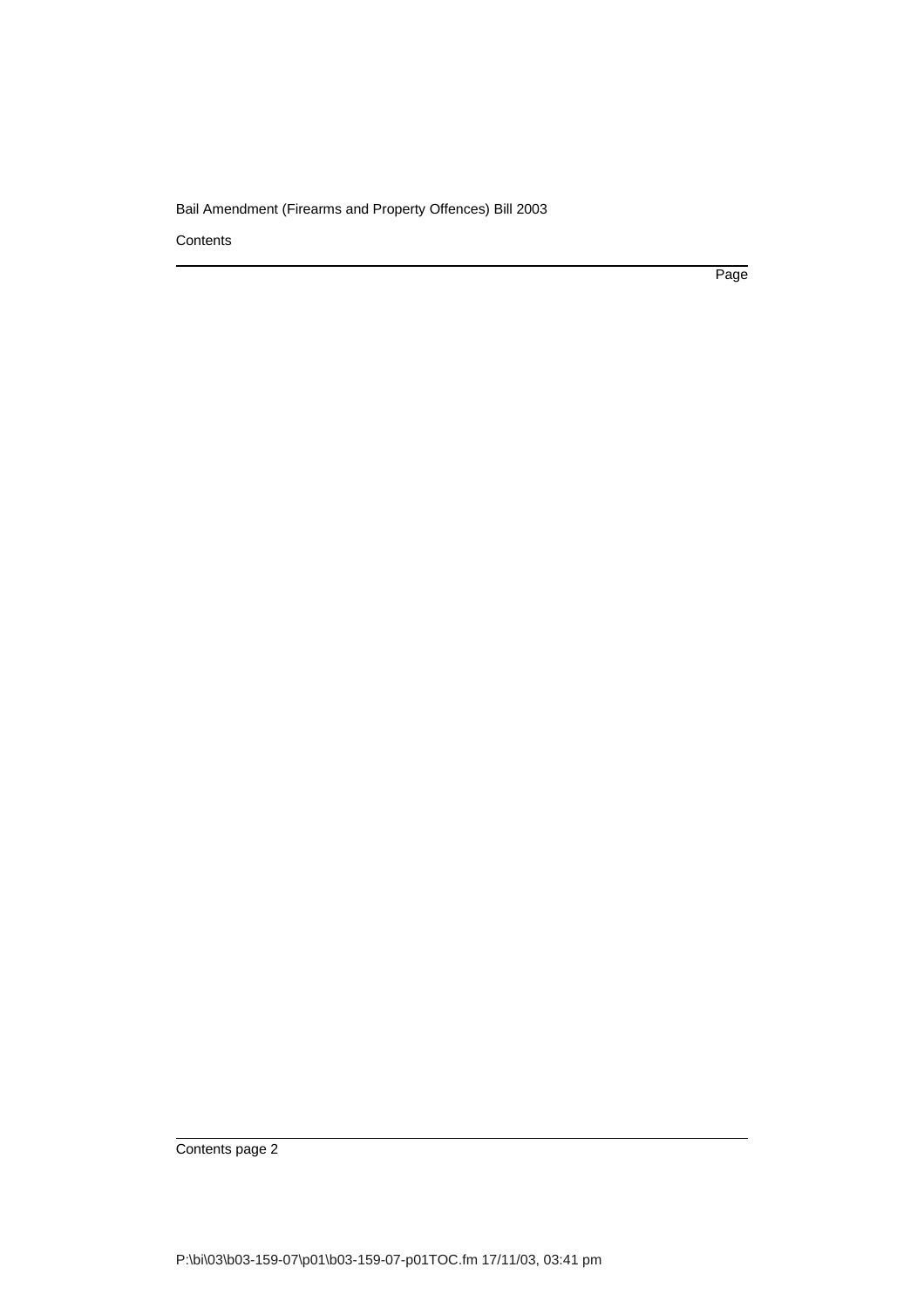

New South Wales

# **Bail Amendment (Firearms and Property Offences) Bill 2003**

No , 2003

#### **A Bill for**

An Act to amend the *Bail Act 1978* with respect to presumptions against the granting of bail to persons accused of certain firearms and property offences, sureties and forfeiture of sureties; to amend the *Criminal Procedure Act 1986* with respect to persons arrested on conviction warrants; and for other purposes.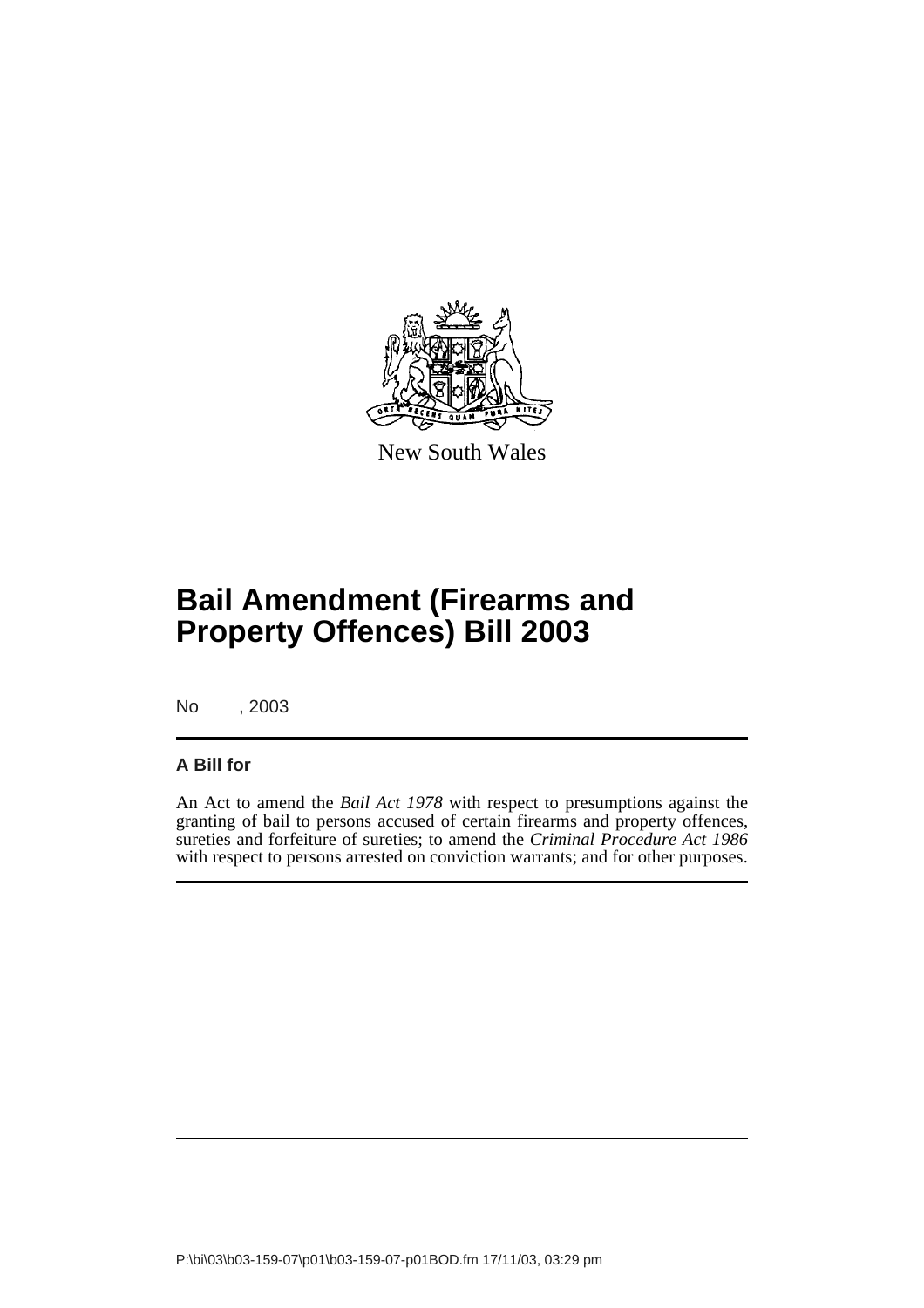<span id="page-9-3"></span><span id="page-9-2"></span><span id="page-9-1"></span><span id="page-9-0"></span>

|   | The Legislature of New South Wales enacts:                                      |                     |
|---|---------------------------------------------------------------------------------|---------------------|
| 1 | Name of Act                                                                     | 2                   |
|   | This Act is the Bail Amendment (Firearms and Property Offences)<br>Act $2003$ . | 3<br>4              |
| 2 | <b>Commencement</b>                                                             | 5                   |
|   | This Act commences on a day or days to be appointed by<br>proclamation.         | 6<br>$\overline{7}$ |
| 3 | Amendment of Bail Act 1978 No 161                                               | 8                   |
|   | The <i>Bail Act 1978</i> is amended as set out in Schedule 1.                   | 9                   |
| 4 | Amendment of Criminal Procedure Act 1986 No 209                                 | 10 <sup>1</sup>     |
|   | The <i>Criminal Procedure Act 1986</i> is amended as set out in<br>Schedule 2.  | 11<br>12            |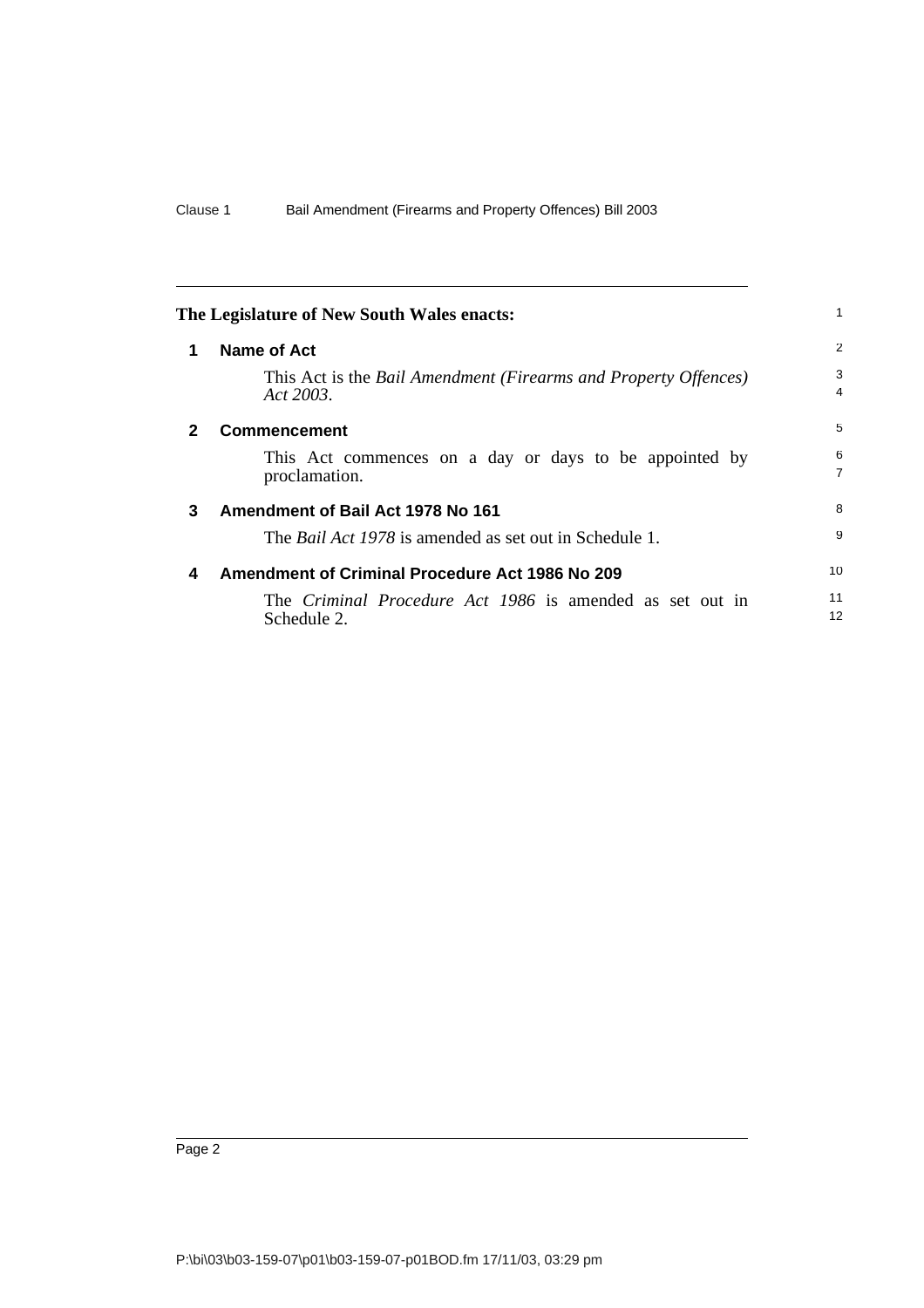Amendment of Bail Act 1978 Schedule 1

<span id="page-10-0"></span>

|     |    |                    |          | Schedule 1 Amendment of Bail Act 1978<br>(Section 3)                                                                                                                                         | $\mathbf{1}$<br>2   |
|-----|----|--------------------|----------|----------------------------------------------------------------------------------------------------------------------------------------------------------------------------------------------|---------------------|
| [1] |    |                    |          | Part 2, Division 2A, heading                                                                                                                                                                 | 3                   |
|     |    | Omit "drug".       |          |                                                                                                                                                                                              | $\overline{4}$      |
| [2] |    | Sections 8B and 8C |          |                                                                                                                                                                                              | 5                   |
|     |    |                    |          | Insert after section 8A:                                                                                                                                                                     | 6                   |
|     | 8Β |                    | offences | Presumption against bail for serious firearms and weapons                                                                                                                                    | $\overline{7}$<br>8 |
|     |    | (1)                |          | This section applies to the following offences:                                                                                                                                              | 9                   |
|     |    |                    | (a)      | an offence under section 93G, 93GA, 93H (2), 93I (2)<br>or 154D of the Crimes Act 1900,                                                                                                      | 10<br>11            |
|     |    |                    | (b)      | an offence under section 7, 36, 50, 50A (2), 51 (1A), 51<br>(2A), 51A or 51D (2) of the Firearms Act 1996, being<br>an offence that relates to a prohibited firearm or pistol,               | 12<br>13<br>14      |
|     |    |                    | (c)      | an offence under section 51B or 51BB of the Firearms<br>Act 1996.                                                                                                                            | 15<br>16            |
|     |    | (2)                |          | A person accused of an offence to which this section applies<br>is not to be granted bail unless the person satisfies the<br>authorised officer or court that bail should not be refused.    | 17<br>18<br>19      |
|     |    | (3)                |          | The requirement for bail cannot be dispensed with for a<br>person accused of an offence to which this section applies and<br>section 10 (2) does not apply with respect to any such offence. | 20<br>21<br>22      |
|     | 8C |                    |          | Presumption against bail for certain repeat property offenders                                                                                                                               | 23                  |
|     |    | (1)                |          | This section applies to an accused person if:                                                                                                                                                | 24                  |
|     |    |                    | (a)      | the person is accused of 2 or more serious property<br>offences, not being offences arising out of the same<br>circumstances, and                                                            | 25<br>26<br>27      |
|     |    |                    | (b)      | bail is sought in respect of one or more of those<br>offences, and                                                                                                                           | 28<br>29            |
|     |    |                    | (c)      | the person has been convicted of one or more serious<br>property offences within the last 2 years.                                                                                           | 30<br>31            |
|     |    | (2)                | refused. | The accused person is not to be granted bail unless the person<br>satisfies the authorised officer or court that bail should not be                                                          | 32<br>33<br>34      |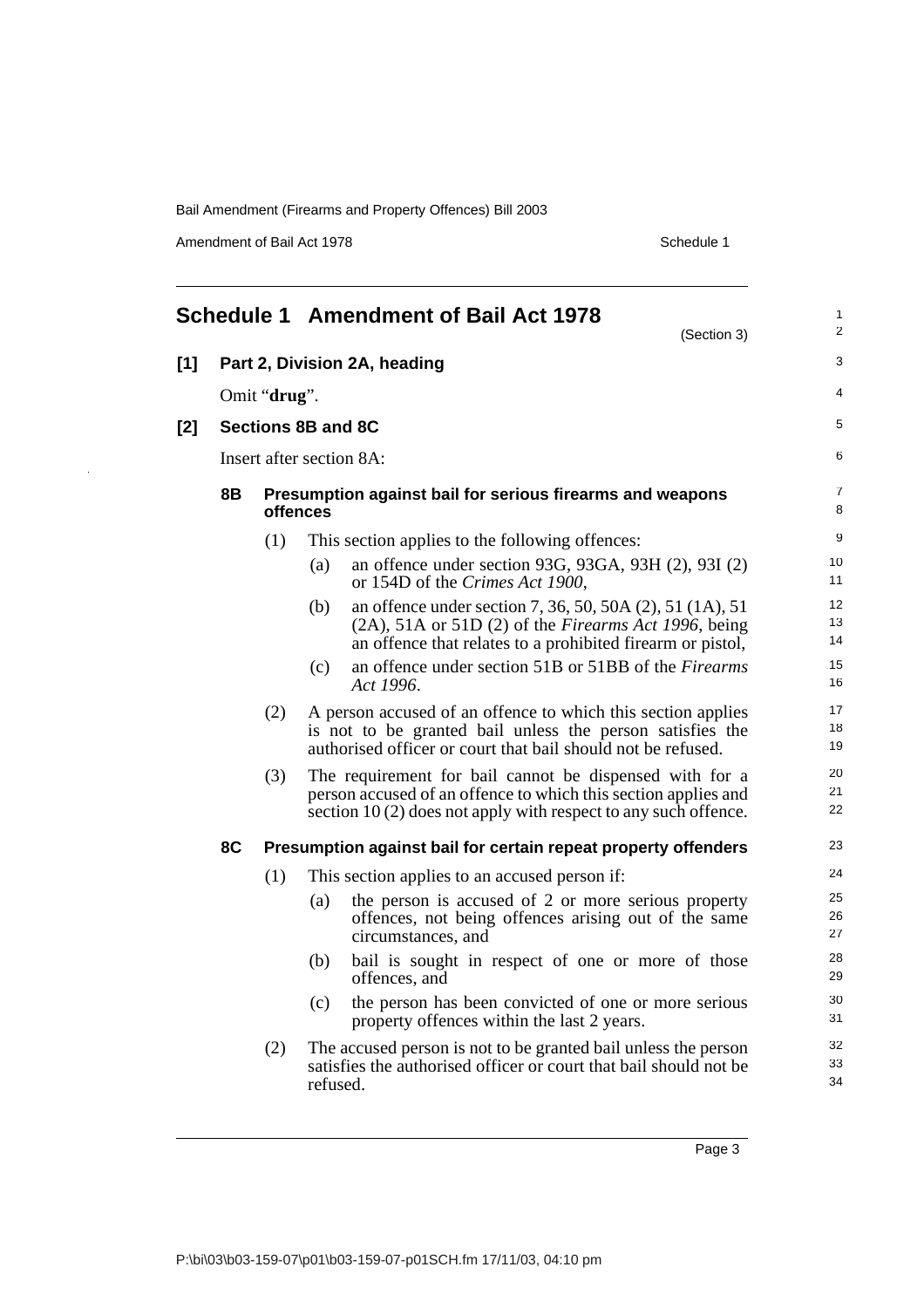|       | (3)                 | The requirement for bail cannot be dispensed with for the<br>accused person and section $10(2)$ does not apply with respect<br>to any such offence.                                                                                          | 1<br>$\overline{2}$<br>3 |
|-------|---------------------|----------------------------------------------------------------------------------------------------------------------------------------------------------------------------------------------------------------------------------------------|--------------------------|
|       | (4)                 | In this section:                                                                                                                                                                                                                             | 4                        |
|       |                     | serious property offence means:                                                                                                                                                                                                              | 5                        |
|       |                     | an offence under section 94, 95, 96, 97, 98, 99, 106,<br>(a)<br>107, 109, 110, 111, 112, 113, 149, 154AA or 154C of<br>the Crimes Act 1900,                                                                                                  | 6<br>$\overline{7}$<br>8 |
|       |                     | an offence of attempting to commit an offence referred<br>(b)<br>to in paragraph (a),                                                                                                                                                        | 9<br>10                  |
|       |                     | an offence under the law of the Commonwealth,<br>(c)<br>another State or a Territory or of another country that is<br>similar to an offence referred to in paragraph (a) or (b).                                                             | 11<br>12<br>13           |
| [3]   |                     | Section 9 Presumption in favour of bail for certain offences                                                                                                                                                                                 | 14                       |
|       |                     | Insert "or 8B $(1)$ " after "section 8A $(1)$ " in section 9 $(1)$ $(a)$ .                                                                                                                                                                   | 15                       |
| [4]   | Section 9 (1) (e1)  |                                                                                                                                                                                                                                              | 16                       |
|       | Omit the paragraph. |                                                                                                                                                                                                                                              | 17                       |
| [5]   | Section 9 (1AA)     |                                                                                                                                                                                                                                              | 18                       |
|       |                     | Insert after section $9(1)$ :                                                                                                                                                                                                                | 19                       |
|       | (1AA)               | This section does not apply in respect of a grant of bail to an<br>accused person to whom section 8C applies.                                                                                                                                | 20<br>21                 |
| [6]   |                     | Section 9D Repeat offenders-serious personal violence offences                                                                                                                                                                               | 22                       |
|       |                     | Omit "Section 9 does not" from section 9D (3).                                                                                                                                                                                               | 23                       |
|       |                     | Insert instead "Sections 8C and 9 do not".                                                                                                                                                                                                   | 24                       |
| $[7]$ |                     | Section 17 Authority for police to grant bail                                                                                                                                                                                                | 25                       |
|       |                     | Insert after section $17(2)$ :                                                                                                                                                                                                               | 26                       |
|       | (3)                 | A police officer may not grant bail to a person who has been<br>arrested pursuant to a warrant to bring the person before a<br>court for sentencing and any such person must be brought<br>before a court as soon as reasonably practicable. | 27<br>28<br>29<br>30     |

Page 4

 $\ddot{\phantom{a}}$ 

 $\ddot{\phantom{a}}$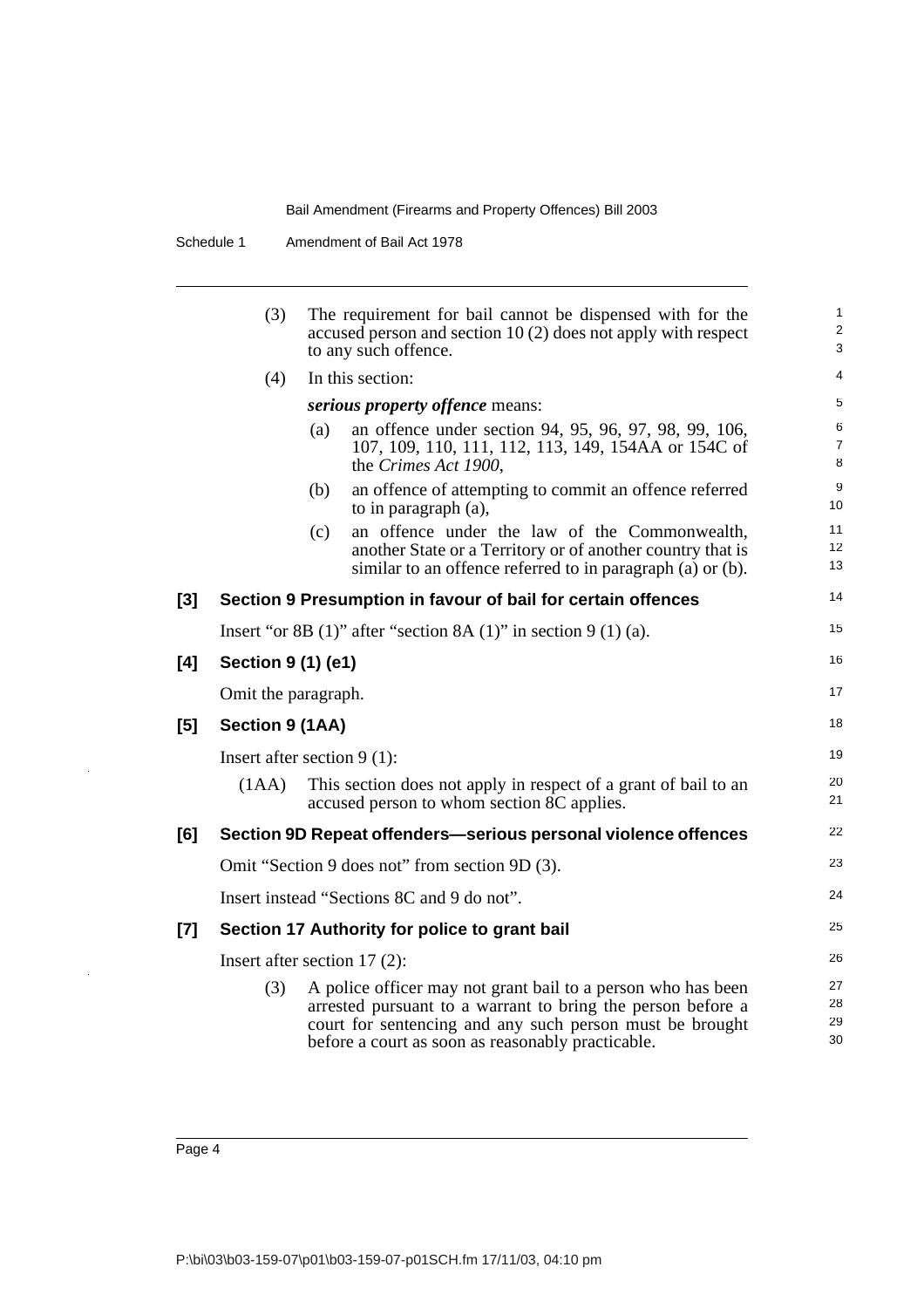Amendment of Bail Act 1978 Schedule 1

|      | (4)                  | Despite subsection (3), a police officer may grant bail to a<br>person referred to in that subsection if the police officer is<br>satisfied that exceptional circumstances justify the grant of<br>bail and the police officer is otherwise entitled to grant bail<br>under this Act.                               | $\mathbf{1}$<br>2<br>$\mathbf{3}$<br>$\overline{4}$<br>5 |
|------|----------------------|---------------------------------------------------------------------------------------------------------------------------------------------------------------------------------------------------------------------------------------------------------------------------------------------------------------------|----------------------------------------------------------|
| [8]  |                      | Section 32 Criteria to be considered in bail applications                                                                                                                                                                                                                                                           | 6                                                        |
|      |                      | Omit "section 8A applies".                                                                                                                                                                                                                                                                                          | $\overline{7}$                                           |
|      | section 8C applies". | Insert instead "section 8A or 8B applies, and a grant of bail to which                                                                                                                                                                                                                                              | 8<br>9                                                   |
| [9]  |                      | Section 38 Reasons to be recorded                                                                                                                                                                                                                                                                                   | 10                                                       |
|      |                      | Insert ", 8B, 8C, 9C or 9D" after "section 8A" in section 38 (1A).                                                                                                                                                                                                                                                  | 11                                                       |
| [10] |                      | Section 40 Provisions respecting money or security                                                                                                                                                                                                                                                                  | 12                                                       |
|      |                      | Insert after section 40 $(2)$ :                                                                                                                                                                                                                                                                                     | 13                                                       |
|      | (3)                  | An officer or court with whom money or security is deposited<br>pursuant to a bail condition may require the person who<br>provides the money or security to provide information, or to<br>agree to a means, to enable the return of the money or security<br>in the event that it is to be returned to the person. | 14<br>15<br>16<br>17<br>18                               |
| [11] | ex parte             | Section 52 No penalty for failure to appear if case dealt with                                                                                                                                                                                                                                                      | 19<br>20                                                 |
|      | Omit the section.    |                                                                                                                                                                                                                                                                                                                     | 21                                                       |
| [12] |                      | <b>Section 53 Definitions</b>                                                                                                                                                                                                                                                                                       | 22                                                       |
|      |                      | Insert "or an order taken to be made under section 53AA" after "section<br>53A" in the definition of <i>forfeiture order</i> .                                                                                                                                                                                      | 23<br>24                                                 |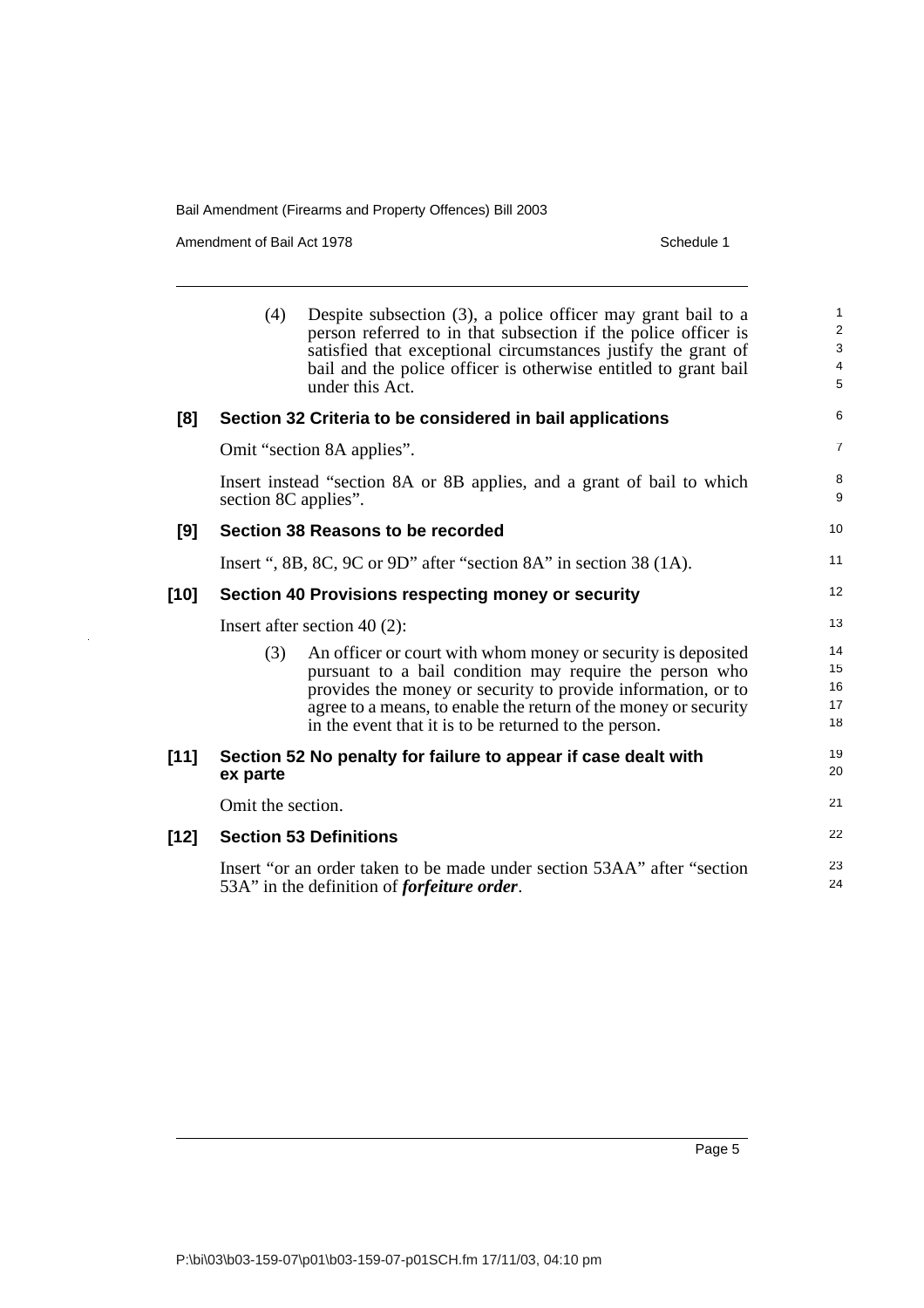Schedule 1 Amendment of Bail Act 1978

| $[13]$ |                                                                                | <b>Section 53AA</b> |                                                                                                                                                                                                                                                                                                               | 1                     |
|--------|--------------------------------------------------------------------------------|---------------------|---------------------------------------------------------------------------------------------------------------------------------------------------------------------------------------------------------------------------------------------------------------------------------------------------------------|-----------------------|
|        |                                                                                |                     | Insert after section 53A:                                                                                                                                                                                                                                                                                     | 2                     |
|        | 53AA                                                                           |                     | Forfeiture after conviction for offence of failing to appear                                                                                                                                                                                                                                                  | 3                     |
|        |                                                                                | (1)                 | On the conviction of a person for an offence under section 51,<br>any bail money agreed to be forfeited under a bail agreement<br>associated with the bail undertaking concerned is forfeited<br>and a forfeiture order is taken to have been made under this<br>Part by the court that convicted the person. | 4<br>5<br>6<br>7<br>8 |
|        |                                                                                | (2)                 | This section does not affect any right to make a forfeiture<br>order under section 53A in relation to a person accused of<br>committing an offence under section 51.                                                                                                                                          | 9<br>10<br>11         |
| $[14]$ |                                                                                |                     | Section 53C Formal objection to confirmation of forfeiture order                                                                                                                                                                                                                                              | 12                    |
|        | $53C(1)$ .                                                                     |                     | Omit "the office of the court by which the order was made" from section                                                                                                                                                                                                                                       | 13<br>14              |
|        |                                                                                |                     | Insert instead "the registry of a Local Court".                                                                                                                                                                                                                                                               | 15                    |
| $[15]$ |                                                                                |                     | <b>Section 53C (4)</b>                                                                                                                                                                                                                                                                                        | 16                    |
|        |                                                                                |                     | Omit "court". Insert instead "Local Court".                                                                                                                                                                                                                                                                   | 17                    |
| $[16]$ | Section 53D Hearing of formal objection to confirmation of<br>forfeiture order |                     |                                                                                                                                                                                                                                                                                                               | 18<br>19              |
|        |                                                                                |                     | Omit "court" wherever occurring. Insert instead "Local Court".                                                                                                                                                                                                                                                | 20                    |
| $[17]$ |                                                                                |                     | Section 53D (5)                                                                                                                                                                                                                                                                                               | 21                    |
|        |                                                                                |                     | Insert after section $53D(4)$ :                                                                                                                                                                                                                                                                               | 22                    |
|        |                                                                                | (5)                 | This section does not apply to a forfeiture order taken to have<br>been made under section 53AA.                                                                                                                                                                                                              | 23<br>24              |
| $[18]$ |                                                                                | <b>Section 53DA</b> |                                                                                                                                                                                                                                                                                                               | 25                    |
|        |                                                                                |                     | Insert after section 53D:                                                                                                                                                                                                                                                                                     | 26                    |
|        | 53DA                                                                           |                     | Hearing of formal objections to deemed forfeiture orders                                                                                                                                                                                                                                                      | 27                    |
|        |                                                                                | (1)                 | A Local Court to which an objection to the confirmation of a<br>forfeiture order taken to have been made under section 53AA<br>is duly made must conduct a hearing to determine whether or<br>not the order should be confirmed.                                                                              | 28<br>29<br>30<br>31  |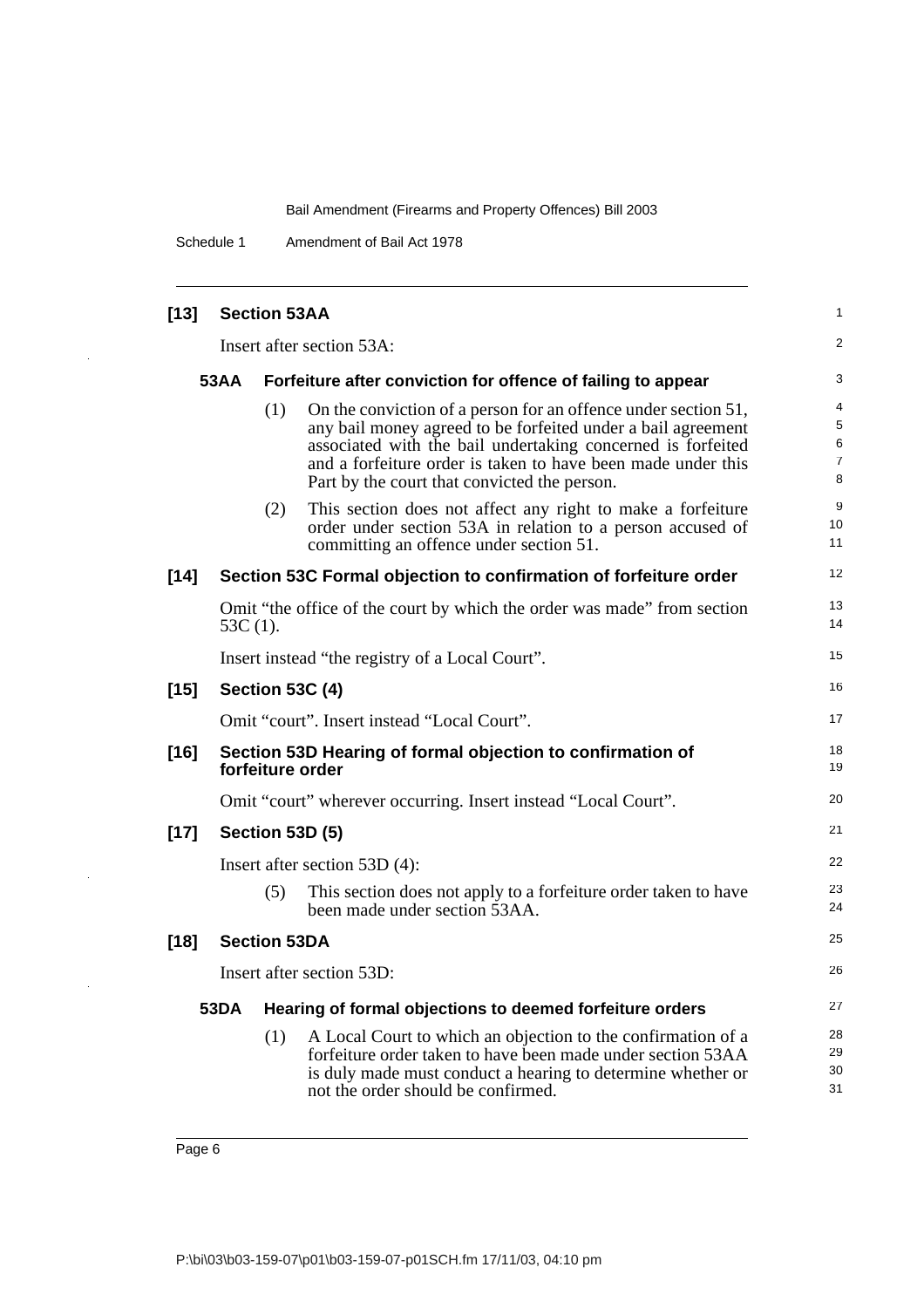Amendment of Bail Act 1978 Schedule 1

|        | (2)                    | After conducting a hearing, the Local Court must confirm the<br>forfeiture order unless it is satisfied as referred to in<br>subsection $(3)$ .                                                                                                                                                              | $\mathbf{1}$<br>$\overline{2}$<br>3     |
|--------|------------------------|--------------------------------------------------------------------------------------------------------------------------------------------------------------------------------------------------------------------------------------------------------------------------------------------------------------|-----------------------------------------|
|        | (3)                    | If the Local Court is satisfied that in the circumstances of the<br>case it would be unjust for the forfeiture order to be confirmed<br>in full in respect of a particular person affected by the order,<br>the Local Court:                                                                                 | 4<br>5<br>6<br>$\overline{7}$           |
|        |                        | (a)<br>may vary the order so as to reduce the amount of bail<br>money to be forfeited by that person, and                                                                                                                                                                                                    | 8<br>9                                  |
|        |                        | in that event, must confirm the order as so varied.<br>(b)                                                                                                                                                                                                                                                   | 10                                      |
|        | (4)                    | The Local Court may be satisfied that it would be unjust for a<br>forfeiture order to be confirmed in full in respect of a<br>particular bail guarantor if it is satisfied that the guarantor<br>took all reasonable steps to ensure that the accused person<br>complied with the relevant bail undertaking. | 11<br>12 <sup>2</sup><br>13<br>14<br>15 |
| $[19]$ |                        | Section 53E Informal objection to forfeiture order                                                                                                                                                                                                                                                           | 16                                      |
|        |                        | Insert "in the registry of a Local Court" after "filed" in section 53E (3).                                                                                                                                                                                                                                  | 17                                      |
| $[20]$ |                        | Section 53F When forfeiture order takes effect                                                                                                                                                                                                                                                               | 18                                      |
|        |                        | Omit "filed in the court" from section 53F (1) (b).                                                                                                                                                                                                                                                          | 19                                      |
|        | 53E".                  | Insert instead "filed in the registry of a Local Court or made under section                                                                                                                                                                                                                                 | 20<br>21                                |
| $[21]$ | Section 53F (1) (b)    |                                                                                                                                                                                                                                                                                                              | 22                                      |
|        |                        | Insert "or 53DA" after "section 53D".                                                                                                                                                                                                                                                                        | 23                                      |
| $[22]$ |                        | Section 53K Application to set aside forfeiture order                                                                                                                                                                                                                                                        | 24                                      |
|        |                        | Omit "the office of the court" from section 53K (2).                                                                                                                                                                                                                                                         | 25                                      |
|        |                        | Insert instead "the registry of a Local Court".                                                                                                                                                                                                                                                              | 26                                      |
| $[23]$ | <b>Section 53K (5)</b> |                                                                                                                                                                                                                                                                                                              | 27                                      |
|        |                        | Omit "court". Insert instead "Local Court".                                                                                                                                                                                                                                                                  | 28                                      |
| $[24]$ |                        | Section 53L Hearing of application to set aside forfeiture order                                                                                                                                                                                                                                             | 29                                      |
|        |                        | Omit "court" wherever occurring. Insert instead "Local Court".                                                                                                                                                                                                                                               | 30                                      |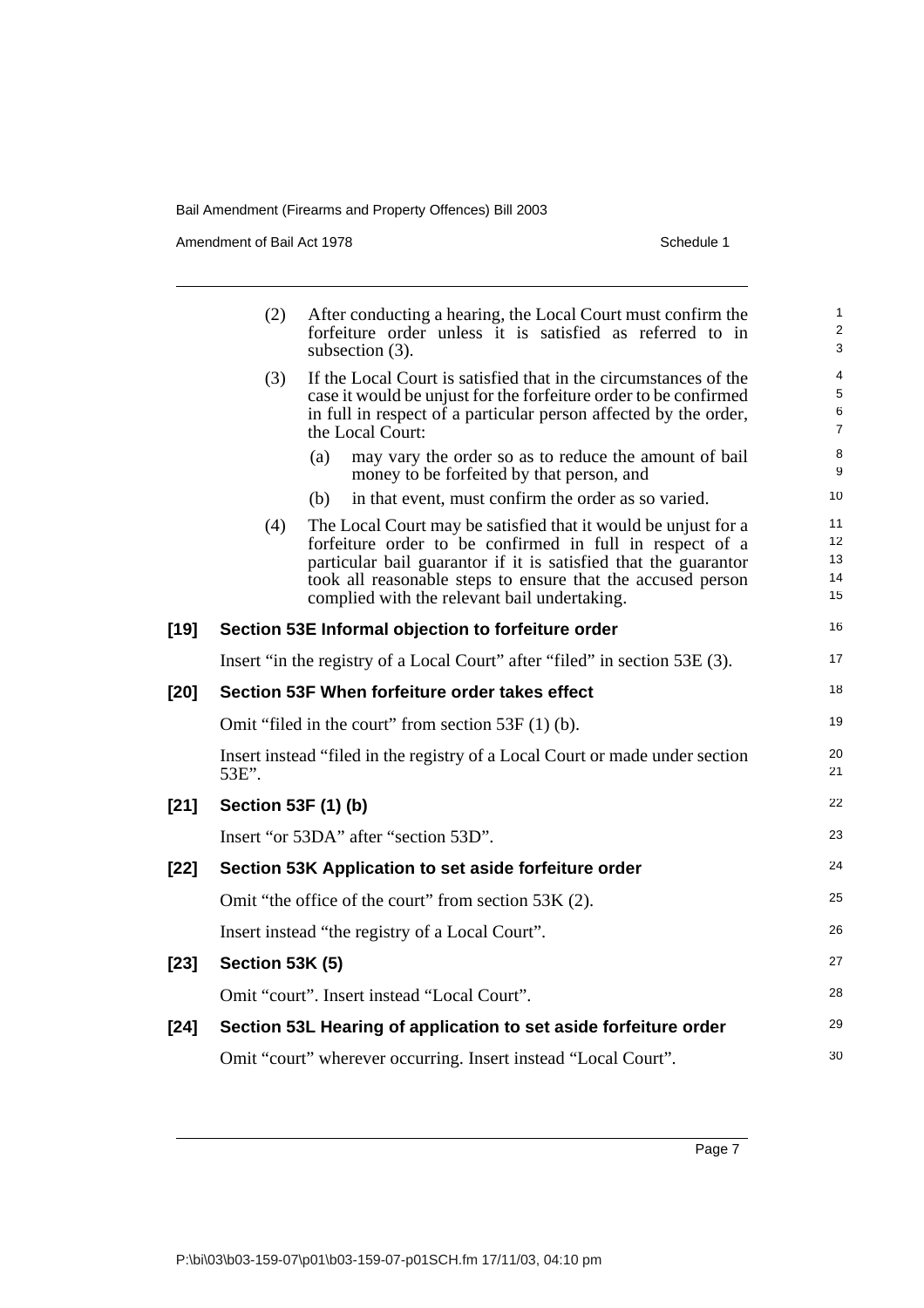Schedule 1 Amendment of Bail Act 1978

| $[25]$ | Section 53L (5)   |                                                                                                                                                                                                                                                                                                                                                                            | 1                            |
|--------|-------------------|----------------------------------------------------------------------------------------------------------------------------------------------------------------------------------------------------------------------------------------------------------------------------------------------------------------------------------------------------------------------------|------------------------------|
|        |                   | Omit "court's". Insert instead "Local Court's".                                                                                                                                                                                                                                                                                                                            | 2                            |
| $[26]$ | <b>Section 63</b> |                                                                                                                                                                                                                                                                                                                                                                            | 3                            |
|        |                   | Insert after section 62:                                                                                                                                                                                                                                                                                                                                                   | 4                            |
|        | 63                | <b>Return of sureties</b>                                                                                                                                                                                                                                                                                                                                                  | 5                            |
|        | (1)               | If bail money or a bail security has been deposited in<br>connection with proceedings for an offence, and a finding is<br>made that the accused person is guilty or not guilty of the<br>offence, the court must, if it has not previously done so,<br>consider whether to make an order for the return of the money<br>or security or a forfeiture order (if applicable). | 6<br>7<br>8<br>9<br>10<br>11 |
|        | (2)               | Words and expressions in this section have the same<br>meanings as they have in Part 7A.                                                                                                                                                                                                                                                                                   | 12<br>13                     |
| $[27]$ |                   | <b>Schedule 1 Savings and transitional provisions</b>                                                                                                                                                                                                                                                                                                                      | 14                           |
|        |                   | Insert in appropriate order with appropriate Part and clause numbers:                                                                                                                                                                                                                                                                                                      | 15                           |
|        | <b>Part</b>       | <b>Bail Amendment (Firearms and Property</b><br>Offences) Act 2003                                                                                                                                                                                                                                                                                                         | 16<br>17                     |
|        |                   | <b>Definition</b>                                                                                                                                                                                                                                                                                                                                                          | 18                           |
|        |                   | In this Part:                                                                                                                                                                                                                                                                                                                                                              | 19                           |
|        |                   | amending Act means the Bail Amendment (Firearms and<br>Property Offences) Act 2003.                                                                                                                                                                                                                                                                                        | 20<br>21                     |
|        |                   | <b>Presumptions against bail</b>                                                                                                                                                                                                                                                                                                                                           | 22                           |
|        | (1)               | Section 8B, as inserted by the amending Act, extends to a<br>grant of bail in respect of an offence alleged to have been<br>committed before the commencement of that section if a<br>person is charged with the offence on or after that<br>commencement.                                                                                                                 | 23<br>24<br>25<br>26<br>27   |
|        | (2)               | Section 8C, as inserted by the amending Act, extends to a<br>grant of bail in respect of an offence alleged to have been<br>committed before the commencement of that section if a<br>person is charged with the offence on or after that                                                                                                                                  | 28<br>29<br>30<br>31<br>32   |

l,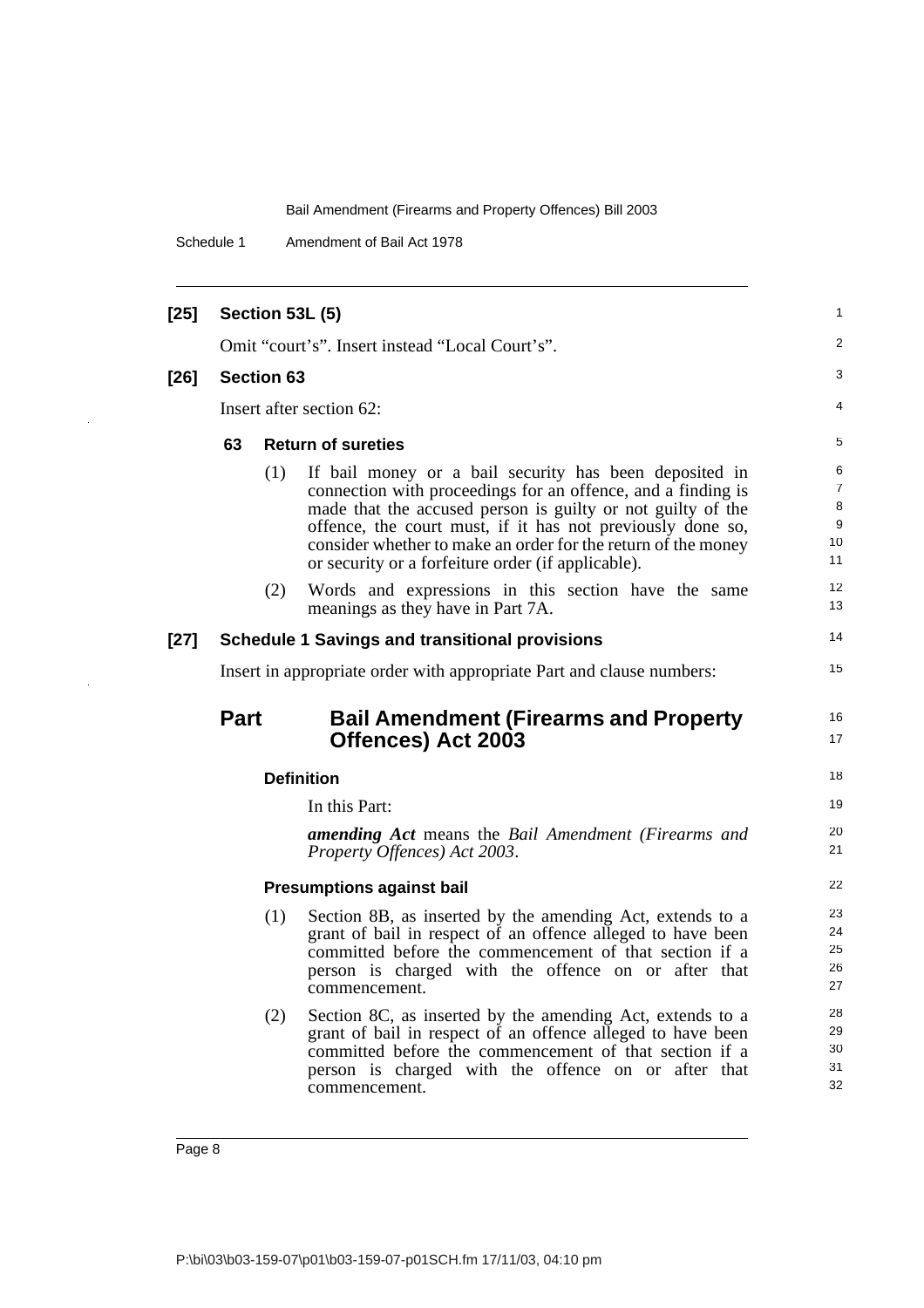commencement of this clause.

Amendment of Bail Act 1978 Schedule 1

| A reference in section 8C to a conviction for an offence<br>(3)<br>extends to a conviction occurring before the commencement<br>of that section. | 2<br>3         |
|--------------------------------------------------------------------------------------------------------------------------------------------------|----------------|
| Forfeiture of sureties on failure to appear                                                                                                      | 4              |
| Section 53AA, as inserted by the amending Act, does not                                                                                          | 5              |
| apply to bail money deposited before the commencement of                                                                                         | 6              |
| that section.                                                                                                                                    | $\overline{7}$ |
| <b>Objections to forfeiture orders</b>                                                                                                           | 8              |
| Nothing in the amending Act affects the jurisdiction of a court                                                                                  | 9              |
| to deal with an objection to the confirmation of a forfeiture                                                                                    | 10             |
| order if the objection was made under this Act before the                                                                                        | 11             |
| commencement of this clause                                                                                                                      | 12             |